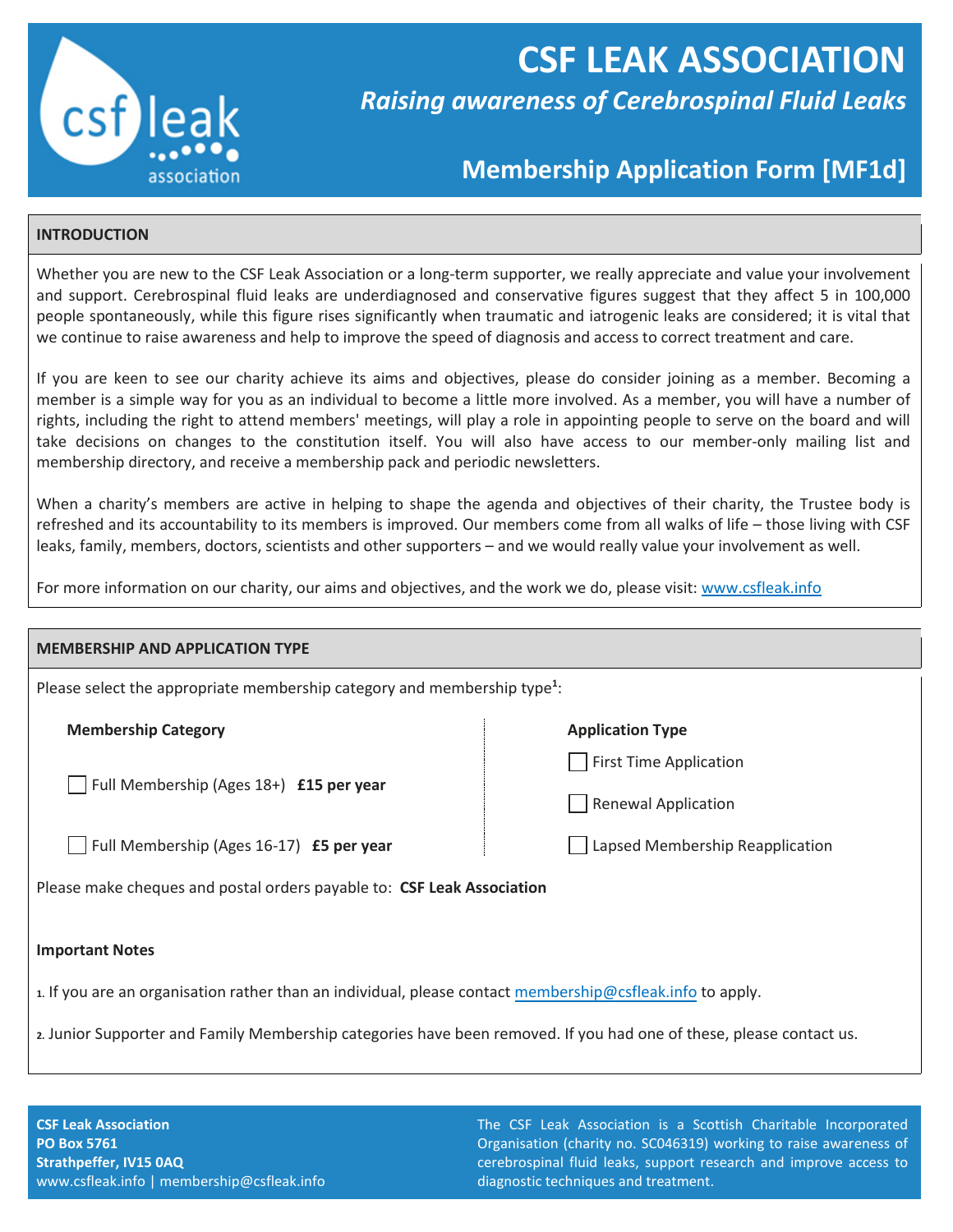*For Renewal Applications and Lapsed Memberships Only*

Your membership number (if known):

Your username for our website members' area (if known):

| <b>ABOUT YOU</b>                                                                                                                                                                                                                                    |                                                                                                                                                                                                                                         |
|-----------------------------------------------------------------------------------------------------------------------------------------------------------------------------------------------------------------------------------------------------|-----------------------------------------------------------------------------------------------------------------------------------------------------------------------------------------------------------------------------------------|
| <b>Title</b>                                                                                                                                                                                                                                        |                                                                                                                                                                                                                                         |
| <b>First Name</b>                                                                                                                                                                                                                                   | <b>Last Name</b>                                                                                                                                                                                                                        |
| Gender<br>Non-Binary                                                                                                                                                                                                                                | 30 November 2021<br>Date or Birth                                                                                                                                                                                                       |
| <b>Status</b><br>CSF Leak Sufferer - Diagnosed<br>CSF Leak Sufferer - Suspected<br>Former CSF Leak Sufferer<br>Family/Friend of Sufferer<br><b>Medical Professional</b><br>Other:                                                                   | Spinal<br><b>CSF Leak Type</b><br>Cranial<br>(if relevant<br>and known)<br>Spinal and Cranial<br>Unknown<br>Not Relevant                                                                                                                |
| <b>Cause of Leak</b><br><b>Spinal Surgery</b><br>(if relevant<br><b>Cranial Surgery</b><br>and known)<br>Lumbar Puncture<br>Epidural Anaesthesia<br>Spinal Anaesthesia<br>Other latrogenic Cause<br>Ehlers Danlos Syndrome (EDS)<br>Marfan Syndrome | Other Heritable Disorder of Connective Tissue (HDCT)<br>Idiopathic Intracranial Hypertension (IIH)<br>Bone Spur/Osteophyte<br>Cyst (Tarlov, Perineural, Meningeal Diverticuli etc.)<br>Trauma<br>Other:<br>Unknown<br>Prefer Not to Say |

| <b>CONTACT DETAILS</b>   |               |  |
|--------------------------|---------------|--|
| <b>House Name/Number</b> |               |  |
| <b>Address 1</b>         |               |  |
| <b>Address 2</b>         |               |  |
| Town/City                |               |  |
| County                   |               |  |
| Postcode                 | Country       |  |
|                          |               |  |
| Landline                 | <b>Mobile</b> |  |
| <b>Email Address</b>     |               |  |

The CSF Leak Association is a Scottish Charitable Incorporated Organisation (charity no. SC046319) working to raise awareness of cerebrospinal fluid leaks, support research and improve access to diagnostic techniques and treatment.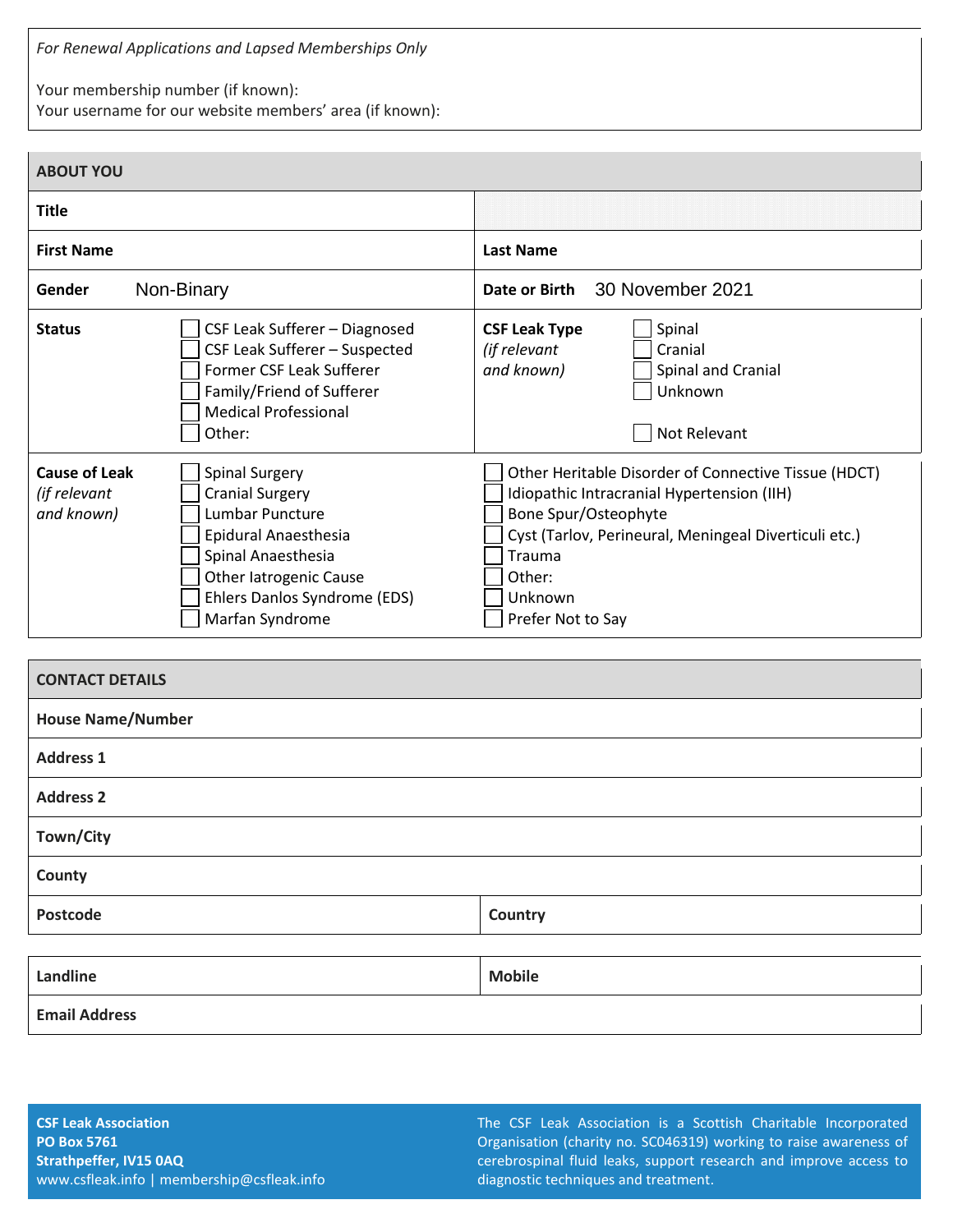| <b>COMMUNICATIONS PREFERENCES</b>                                                                                                                                                                                                                                                                                                                                                           |            |  |
|---------------------------------------------------------------------------------------------------------------------------------------------------------------------------------------------------------------------------------------------------------------------------------------------------------------------------------------------------------------------------------------------|------------|--|
| Would you like to join our members' email mailing list?                                                                                                                                                                                                                                                                                                                                     | - select - |  |
| Would you like to join our members' postal mailing list?                                                                                                                                                                                                                                                                                                                                    | - select - |  |
| Occasionally, we may use contact details to contact members on an individual basis<br>about news, events or other issues - related to CSF leaks, associated conditions or<br>our work - that we believe may be of interest to them.<br>Would you like to receive these communications?                                                                                                      | - select - |  |
| We maintain a directory of members who wish to make contact with other<br>members to share experiences and knowledge, and promote and provide mutual<br>support. The directory comprises names, phone numbers and email addresses only.<br>Would you like to be included in this directory?                                                                                                 | - select - |  |
| From time to time, the CSF Leak Association, our Medical Advisory Board and/or<br>trusted partners may undertake research into CSF Leaks and associated conditions.<br>We, our Medical Advisory Board or our trusted partners may contact you to ask if<br>you would like to participate in such research.<br>Would you like to be contacted about participation in research?<br>- select - |            |  |

### **HOW DID YOU HEAR ABOUT US?**

#### **GIFT AID FOR MEMBERS WHO ARE UK TAXPAYERS**

Membership subscriptions paid to the CSF Leak Association secure voting rights and the right to attend a charity's AGM. They are classed by HMRC as gifts, provided they meet certain conditions. Gift Aid of 25p for every £1 donated as a gift can be reclaimed from the tax you pay for the current tax year. Your home address is needed to identify you as a current UK taxpayer.

iftaid it making donations go further

In order for us to claim Gift Aid on your membership subscription, along with any donations that you make in the future or have made in the past 4 years, please tick the box below:

I want to Gift Aid my membership subscription of **£**, as well as my past and future donations to the Cerebrospinal Fluid Leak Association (also known as the CSF Leak Association).

I am a UK taxpayer and understand that if I pay less Income Tax and/or Capital Gains Tax in the current tax year than the amount of Gift Aid claimed on all my donations it is my responsibility to pay any difference.

#### **Please notify us if you:**

- want to cancel this declaration;
- **E** change your name or home address; or

**CSF Leak Association PO Box 5761 Strathpeffer, IV15 0AQ** www.csfleak.info | membership@csfleak.info The CSF Leak Association is a Scottish Charitable Incorporated Organisation (charity no. SC046319) working to raise awareness of cerebrospinal fluid leaks, support research and improve access to diagnostic techniques and treatment.